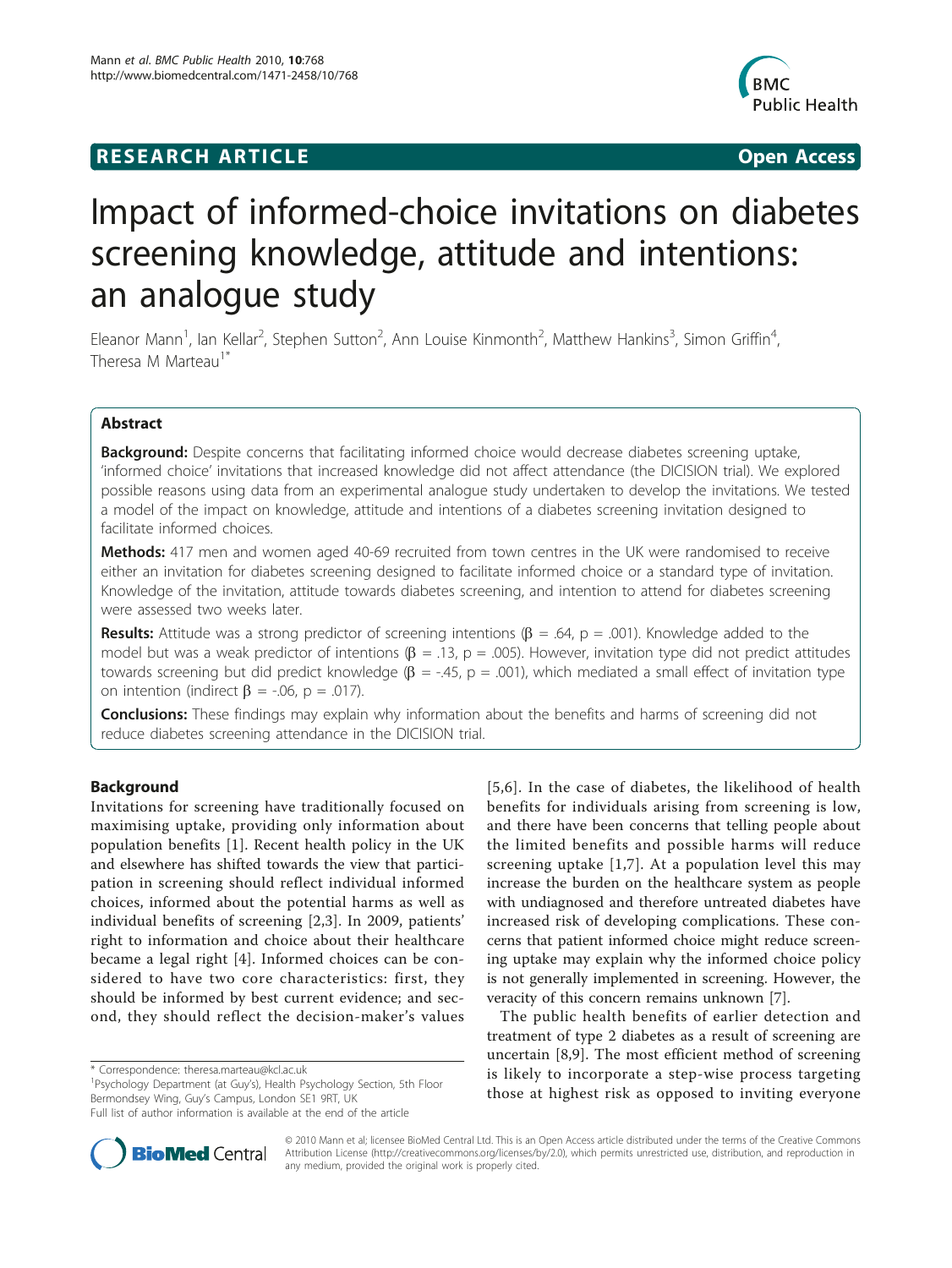directly for a diagnostic test [\[10\]](#page-6-0). A step-wise procedure screens out many of those unlikely to have diabetes, but results in a high false positive rate at initial testing; most of the people invited back for further testing will not have diabetes at that time.

According to the Theory of Planned Behaviour [[11](#page-6-0)], which has been widely applied to screening participation, salient beliefs about the personal consequences of the target behaviour determine attitude toward the behaviour which in turn influences intention to perform that behaviour; to the extent that the behaviour is under volitional control, intention is a proximal determinant of behaviour. A recent meta-analysis [\[12](#page-6-0)] of studies using the theory of planned behaviour to predict screening uptake found that attitudes towards screening were a good predictor of screening intentions ( $r = .51$ ,  $p <$ .001), and that intentions were a good predictor of screening uptake ( $r = .42$ ,  $p < .001$ ). If an increase in knowledge leads to changes in salient behavioural beliefs i.e. those that influence attitudes, then this may lead to changes in intentions and behaviour. Therefore if giving information about screening limitations leads to more negative salient beliefs about screening we would predict that fewer people would attend for screening.

DICISION is a randomised clinical trial of an informed choice invitation to diabetes screening. It aimed to test the validity of concerns that facilitating informed choices would lead to reduced attendance for screening, particularly in the more socially deprived. As part of the DICISION trial, an experimental analogue study was conducted in order to develop the informed choice invitation [[13\]](#page-6-0). The invitation contained evidence-based information, in accordance with General Medical Council (GMC) guidelines [[2](#page-6-0)], and was designed to be read and understood across a wide range of literacy. Rates of informed choice were significantly higher after reading the invitation designed to facilitate informed choice compared to a standard one, similar to those currently used. The invitation was then used in a clinical trial of diabetes screening uptake [\[14\]](#page-6-0). In the main trial no difference in screening uptake was found between participants who received the informed choice invitation and those receiving the standard invitation [[15](#page-6-0)]. Impacts of informed choice on screening uptake might be expected to vary depending on the condition screened for. For example, some screening tests can entail physical harms that include disability, e.g. prostate cancer [[16](#page-6-0)], whereas the potential harms of diabetes screening may be considered less harmful, for example, unnecessary worry as a result of false positive test results. Mathieu, Barratt, Davey et al [[17\]](#page-6-0) found no difference in breast cancer screening uptake in women receiving an informed choice decision aid compared to usual care. Trevena, Irwig and Barratt [[18](#page-6-0)] found no impacts of a decision aid on rates of self reported use of colorectal cancer screening kits. By contrast Krist, Woolf, Johnson and Kearns [[19](#page-7-0)] found fewer requests for prostate cancer screening tests following a decision aid. In the DICISION trial, to avoid possible measurement effects, questionnaire data were not collected until after the primary outcome (attendance) had been measured. However, data from the experimental analogue study can be used to model the impact of an invitation designed to foster choice on the cognitive antecedents of screening intentions and thus to explore possible explanations for the findings of the DICISION trial.

#### The present study

The present study reports data from the experimental analogue study conducted prior to the DICISION trial. Intentions to attend for screening are used as the primary outcome. Although screening intentions do not equate to actual attendance, they are a good predictor [[12](#page-6-0)]. The analogue design also ensures that all participants view the invitation, which could not be controlled for in the clinical trial, so this study tests whether the materials used in the DICISION trial manipulate cognitions as hypothesised and serves as an explanatory account of the objective outcomes of the DICISION trial. The impact on rates of informed choice of the invitation developed for the trial, and cognitive differences by invitation type were reported by Kellar et al [[13\]](#page-6-0). The present study tests whether invitation type impacts on intention, mediated by attitude, as would be predicted by the theory of planned behaviour.

#### Objective

To test a model of the impact on knowledge, attitude and intentions of a diabetes screening invitation designed to facilitate informed choices.

## **Methods**

#### Participants

Members of the public were approached by market research representatives in the street, in town centres around the UK between February and April 2006. Eligible participants were aged between 40 and 69 years, with no previous diagnosis of diabetes, who agreed to provide demographic details and accept a follow-up visit at their homes 2 weeks later. Additionally, a quota was set of 50% of participants having finished full-time education at 16 or before. All questionnaire measures were delivered verbally. 196 males and 221 females took part. They were told that they were at a higher risk of developing type 2 diabetes because they were 40 years old or over. Participants then viewed one invitation taken from the top of a randomly ordered pile (either standard or one of two versions of an informed choice invitation).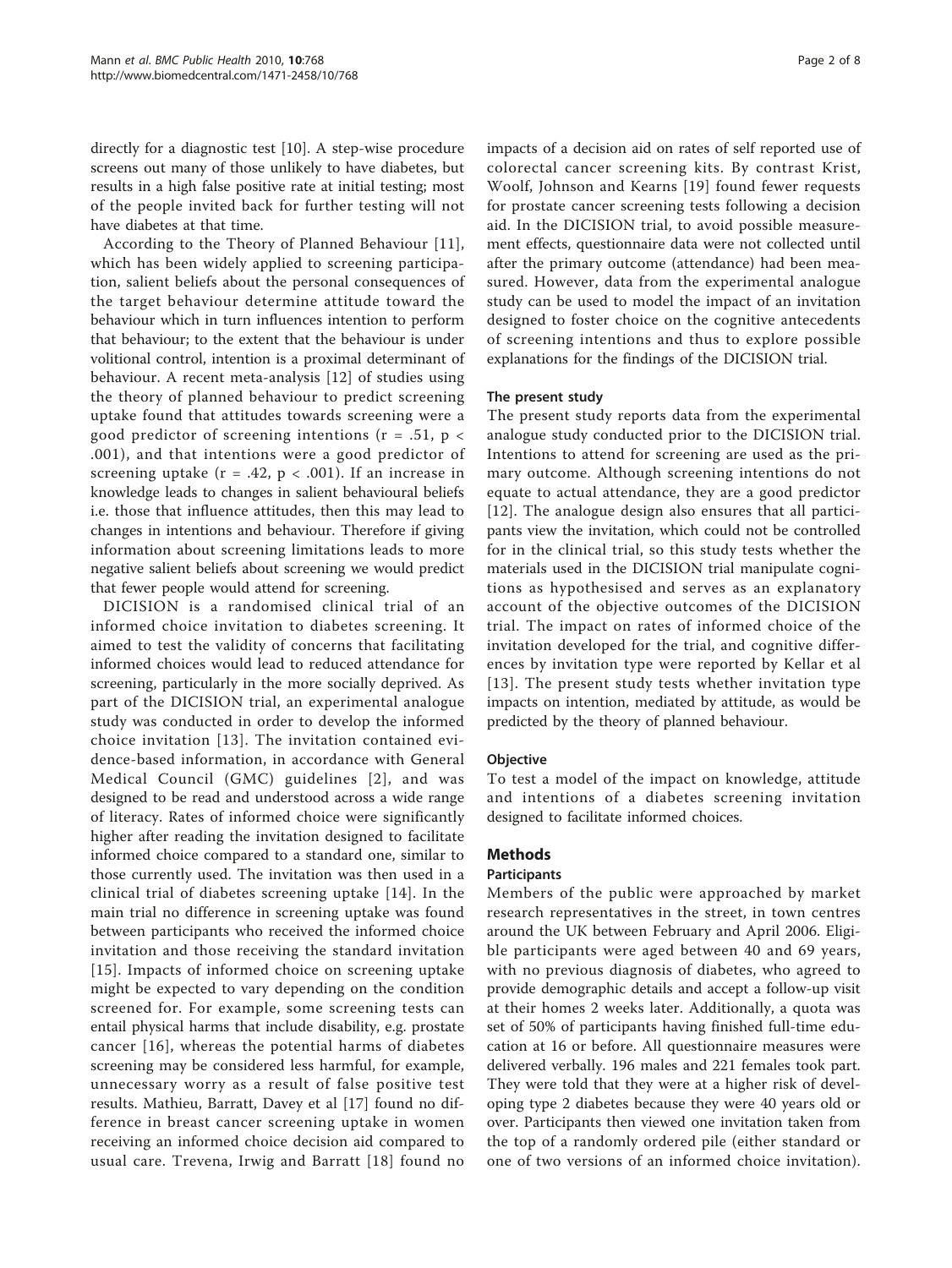The materials were ordered in a way that the invitation type was hidden until the recruitment process was completed. Moreover, interviewers were not aware of the direction of anticipated effect of materials, and materials were dummy-coded, so that no sense of intervention or control would have been communicated to interviewers or participants. After the participant had read the invitation they were told:

"[it is] an invitation to attend a diabetes screening appointment. The appointment will not take place, but please vividly imagine that you have received this from your GP regarding a real appointment".

Two weeks later the participants completed a verballyadministered questionnaire without referring back to the invitation, conducted at participants' homes by a market researcher. Participants received £5 on completion of the study.

The research was conducted in compliance with the Helsinki Declaration [[20](#page-7-0)] and ethical approval was obtained from Cambridge University Ethics Committee.

#### Intervention materials

Two invitations to attend for diabetes screening were developed for this study: a standard invitation (control group), and an invitation designed to facilitate informed choice (see additional files [1](#page-6-0) and [2\)](#page-6-0). Two versions of the informed choice invitation were developed. In the first, participants were asked to list "good things" and "bad things" about screening for diabetes. In the second, participants were asked to list "good feelings" and "bad feelings". There were no significant effects of this manipulation and the two groups were treated as a single group in the analysis reported here.

## Standard invitation

The standard invitation, shown in additional file [1,](#page-6-0) was based upon invitations commonly used to invite people for diabetes and coronary heart disease screening [[21\]](#page-7-0). It presented a brief didactic argument, describing only benefits of attending for screening. It explained that the participant might have a higher chance of developing type 2 diabetes, and that diabetes has serious long term consequences.

## Informed choice invitation

The informed choice invitation, shown in additional file [2](#page-6-0), contained the information described above, plus information which included the limited benefits and potential harms of attending for screening. The text of the invitation explained both absolute risks and relative risk using frequencies, e.g. "If 100 people had the test, about 63 would get this result". Previous studies have

shown that risk information is most readily understood using frequencies in this way [[22](#page-7-0)]. Participants were encouraged to make a choice that reflected their values by prompting them to evaluate the consequences and asking them to record their decision to attend or not.

## Providing information about diabetes risk and consequences of screening

This section was developed from the UK General Medical Council (GMC) guidelines for providing sufficient information when gaining patient consent [[2](#page-6-0)]. These guidelines include purpose of screening, details of diagnosis and prognosis with and without treatment, probability of benefits and risks, and emphasis on patient choice. The invitation began with an emphasis on patient choice "Screening for diabetes. It's your decision", and a statement that the participant was being offered screening for type 2 diabetes because they might have a higher chance of developing the condition. An explanation of diabetes and the screening procedure followed, then an explanation of the expected results and what they mean for the patient. Finally, the benefits and harms of attending for screening were outlined, including likely prognosis of early treatment compared to standard treatment following clinical diagnosis and the potential for unnecessary worry following false positive results.

## Encouraging participants to make a choice

At the end of the hypothetical invitation letter, participants were asked to consider the consequences of their attending diabetes screening and to indicate their decision as to whether to go for screening or not, or to think more about the decision.

The content and format of the informed choice invitation were refined through extensive piloting using "think aloud" techniques. Both invitations were designed to be comprehensible to those with a reading age of 11 or above (Flesch Reading Ease score was 71.52 and 72.88 for the standard and the informed choice invitations, respectively). Rates of informed choice were significantly higher after reading the informed choice invitation compared to the standard invitation [[13](#page-6-0)].

## Measures

Gender, age group (40-49, 50-59, 60-69 years), and job title of the highest earner in the household were recorded. Job title was used to assign a social grade [\[23](#page-7-0)]: Grades A and B encompassed mid or top level management and other high level professionals, grade C1 included junior management and other non manual occupations, grade C2 included skilled manual workers, grade D included semi and unskilled workers, and grade E referred to the state dependent and those without regular employment.

Strength of intention to attend for screening (herein termed 'intention') was measured as a behavioural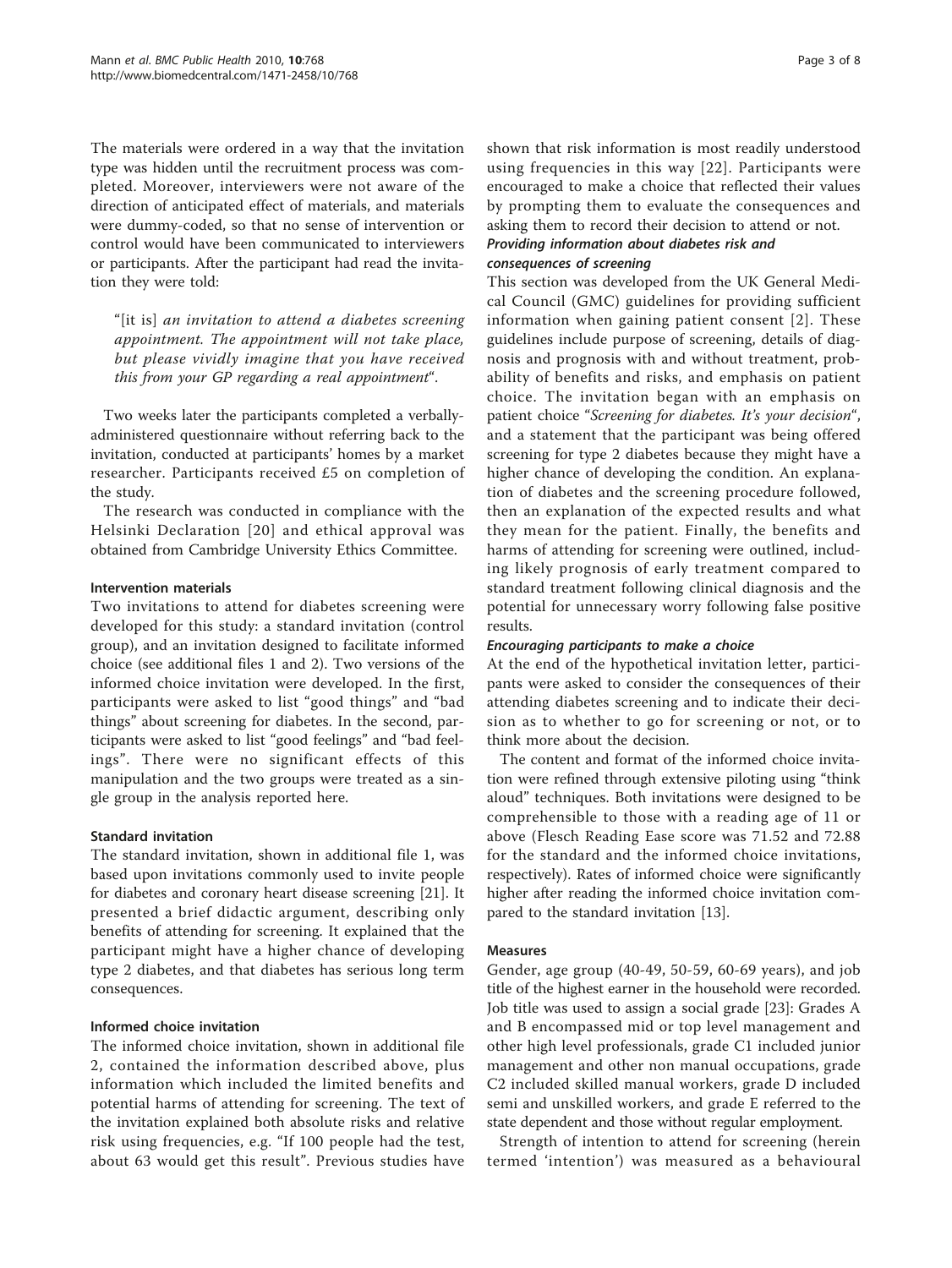expectation using two items: "Would you have the diabetes screening test?" (5 point scale; 1 - definitely no, 2 - probably no, 3 - not sure, 4 - probably yes; 5 - definitely yes), and "How likely is it that you would have the diabetes screening test?" (7 point scale from 1 extremely unlikely to 7 - extremely likely). An strength of intention scale with a zero mid point was constructed by subtracting four from responses to the 7-point scale (-3 to 3) and three from the 5-point scale (-2 to 2). The 5-point scale was converted to a scale equivalent to the 7-point scale by multiplying the values by 7/5 (-2.8 to 2.8). Subsequently individuals' scores for the two scales  $(r = .76, p < .001)$  were summed resulting in a scale ranging from -5.8 to 5.8.

Attitude was indexed by the mean of six items adapted from Marteau et al [[6](#page-6-0)] measured on 7-point scales: "For me, having the screening test for diabetes would be..." (not worthwhile - worthwhile; unimportant - important; harmful - not harmful; not beneficial-beneficial; not a good thing - a good thing; a bad thing - not a bad thing) (Cronbach's  $\alpha$  = .88). Higher attitude scores indicate more positive attitude (range: 1 to 7)

Eight multiple choice items measured participants' knowledge of the implications of diabetes screening. These items were developed for this study based on GMC guidelines for providing information about screening [[2\]](#page-6-0). Examples included "What are the possible harms of screening for diabetes?", "How effective is early treatment for diabetes in preventing long term problems?", and "For most people, what is the most likely test result from diabetes screening?" (see additional file [3](#page-6-0)). Higher knowledge scores indicate better knowledge (Range 1 to 8).

#### Analysis

T tests are used to describe the impacts of the informed choice invitation on knowledge, attitudes and intentions. Pearson's correlations are used to explore the associations between knowledge, attitudes and intentions. 400 participants are needed for 80% power to detect a small effect  $(d = .3)$  of the informed choice invitation on knowledge, attitudes and intentions (assuming an alpha of .05 and a two-sided test).

The impact of the invitations on strength of intentions was modelled using AMOS 7. A path model was specified in which invitation type influenced knowledge, which influenced attitude, which in turn influenced intention. No other paths were specified. A maximum likelihood bootstrapping procedure (2000 samples) was used to estimate the model. Model fit was tested with the chi square test  $(\chi^2)$ , root mean square error of approximation (RMSEA), the comparative fit index (CFI), and the standardized root mean square residual (SMSR). Good fit is indicated when  $\chi^2$  is non-significant

(although this is rare in samples over 100), RMSEA is less than .05 (although close fit for RMSEA is <.08 [\[24](#page-7-0)]), CFI is greater than .95 and SMSR is less than .08 [[25](#page-7-0)]. In addition, a multiple group analysis was conducted to test whether the model relating knowledge, attitude and strength of intention differed in the two invitation groups. This was done by constraining the regression coefficients to be the same in the two groups and examining the reduction in fit compared with a model in which these parameters were freely estimated in each of the two groups.

## Results

Participants' demographic characteristics are summarised in Table 1. The modal age group was 40-49 and 53% (221) were female. The modal social grade was C1 (supervisory or clerical, junior managerial, administrative or professional), reflecting national data, but overall this sample had a higher proportion of less deprived participants than that found in the UK population [\[26](#page-7-0)].

139 participants viewed the standard invitation to attend for diabetes screening and 278 participants viewed one of the invitations designed to facilitate informed choice. Five participants from the standard group and five participants from the informed choice group did not complete follow up measures two weeks later, resulting in 134 in the standard group and 273 in the informed choice group ( $n = 407$ , 98% response rate). There were no differences in age between the standard and the informed choice group  $(\chi^2$  (1) = 2.47, p = .29), sex  $(\chi^2 (1) = .76, p = .39)$  or social grade  $(\chi^2 (1) = 2.65,$  $p = .11$ ).

Table 1 Demographic characteristics of the study groups  $(n = 417).$ 

|                 | <b>Invitation Type</b>              |                              |  |
|-----------------|-------------------------------------|------------------------------|--|
|                 | Informed choice; $n = 278$ N<br>(%) | Standard; $n = 139$ n<br>(%) |  |
| Age range       |                                     |                              |  |
| 40-49           | 140 (50.4)                          | 66 (47.5)                    |  |
| 50-59           | 90 (32.4)                           | 40 (28.8)                    |  |
| 60-69           | 48 (17.3)                           | 33 (23.7)                    |  |
| Gender          |                                     |                              |  |
| Female          | 152 (54.7)                          | 69 (49.6)                    |  |
| Male            | 126 (45.3)                          | 70 (50.4)                    |  |
| Social<br>Grade |                                     |                              |  |
| A or B          | 91 (32.7)                           | 35 (25.2)                    |  |
| C1              | 104 (37.4)                          | 52 (37.4)                    |  |
| C <sub>2</sub>  | 59 (21.2)                           | 29 (20.9)                    |  |
| D               | 19 (6.8)                            | 20 (14.4)                    |  |
| E               | 5(1.8)                              | 3(2.2)                       |  |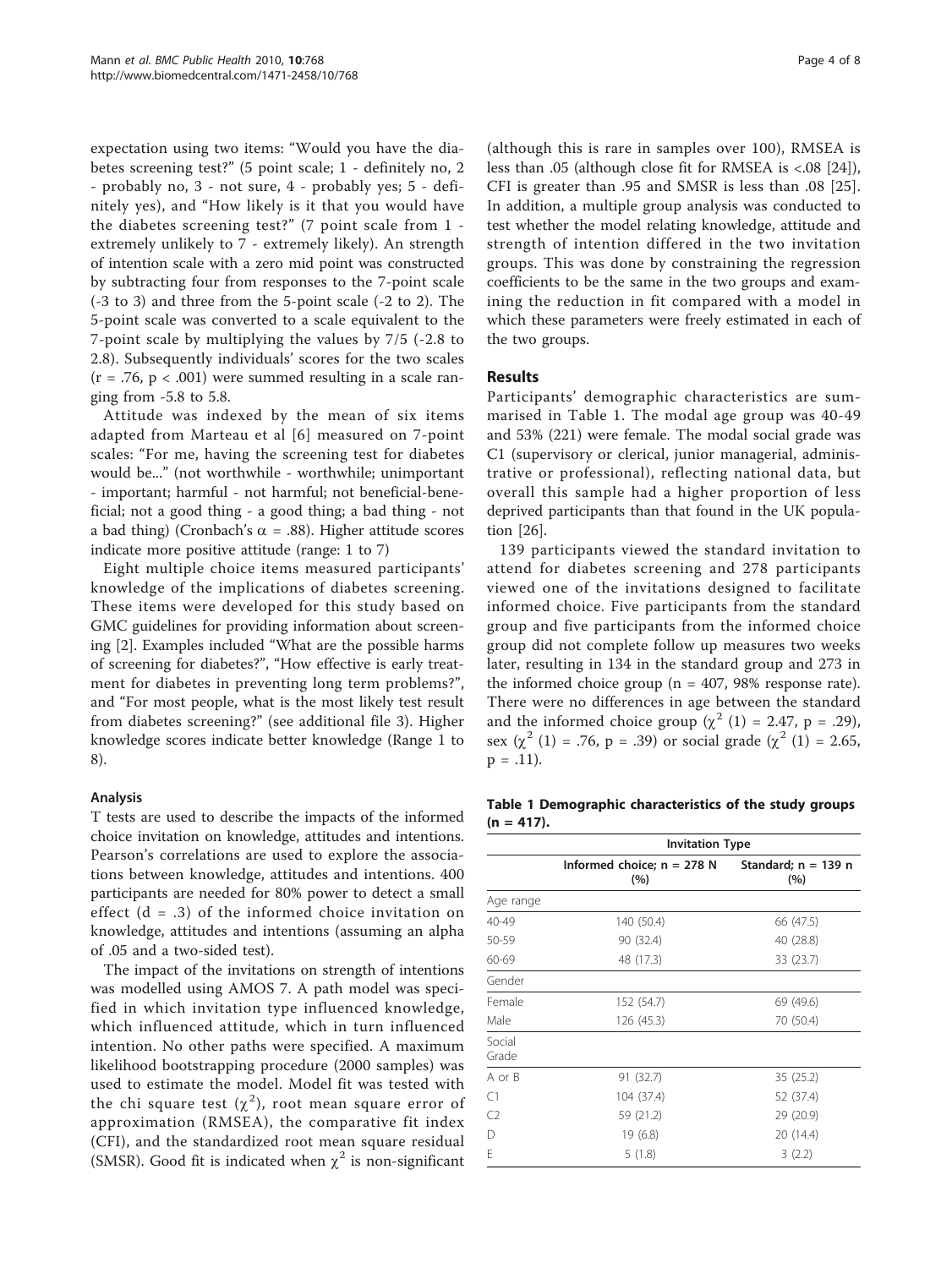Table 2 Knowledge, attitudes and intentions (mean (SDs)) overall and in each invitation group.

|           | Overall<br>$(n = 407)$ | Informed choice<br>$(n = 273)$ | <b>Standard</b><br>$(n = 134)$ |
|-----------|------------------------|--------------------------------|--------------------------------|
| Knowledge | 4.97 (1.69)            | 5.49 (1.53)                    | 3.89 (1.47)                    |
| Attitude  | 6.21(92)               | 6.25(.89)                      | 6.14(.98)                      |
| Intention | 4.01(2.38)             | 4.17(2.22)                     | 3.68(2.65)                     |

Higher knowledge scores indicate better knowledge of screening (range: 1 to 8); Higher attitude scores indicate more positive attitudes towards attending for screening (range 1 to 7); higher intention scores indicate stronger intentions to attend for screening  $(-5.8 \text{ to } +5.8)$ 

Means and standard deviations for knowledge, attitudes and intentions in the two invitation groups are shown in Table 2. Those who received the informed choice invitation showed greater knowledge of the potential benefits and harms of screening than those who received the standard invitation (difference in means = 1.61 (95%CI: 1.29 to 1.92),  $p < .001$ ), whereas attitude did not differ significantly (difference in means = .11 (95%CI: -.08 to .30),  $p = .27$ ). Intentions to attend for screening were slightly stronger in the informed choice group, but the difference did not reach significance (difference in means  $= .49$  (95%CI: -.03 to 1.01),  $p = .07$ ). Rates of informed choice and group differences in knowledge and attitudes were originally reported in Kellar et al [\[13\]](#page-6-0).

Correlations between knowledge, attitudes and intentions are shown in Table 3. Knowledge and attitude were uncorrelated ( $r = .01$ ,  $p = .88$ ), whereas there was a small positive correlation between knowledge and intention  $(r = .13, p = .008)$ . As expected, there was a large correlation between attitude and intention ( $r = .64$ , p < .001). Correlations did not vary much by invitation type; there was a significant correlation between knowledge and intention in the informed choice group  $(r =$ .15,  $p = .01$ ) but not in the standard group ( $r = .01$ ,  $p =$ .94). However, the difference in correlation size was not significant (z of difference = 1.33,  $p = .18$ ).

A model of screening intentions was specified in which invitation type predicted knowledge, which predicted attitudes, which predicted strength of intentions. Fit could be considered adequate: although chi square was significant  $(\chi^2(3) = 12.68, p = .005)$  this is likely to reflect the large sample size rather than poor fit; RMSEA was greater than.08 (RMSEA = .09), but CFI

Table 3 Correlations (Pearson's r) between knowledge, attitudes and intentions overall and by group.

|                     | Overall<br>$(n = 407)$ | Informed choice<br>$(n = 273)$ | <b>Standard</b><br>$(n = 134)$ |
|---------------------|------------------------|--------------------------------|--------------------------------|
| Knowledge-Attitude  | .01                    | $($ $($ $)$ $($ $)$            | -.06                           |
| Knowledge-Intention | $13***$                | $15*$                          | .01                            |
| Attitude-Intention  | $64***$                | $61***$                        | $70***$                        |

 $*$  p < .05;  $**$  p < .01;  $***$  p < .001



was greater than .95 and SMSR was less than.08 (CFI = .97; SMSR = .05). The path from knowledge to attitude was non-significant ( $\beta$  = .01, p = .88), and modification indices suggested a direct path from knowledge to intention. This path was added, and the resulting model (shown in figure 1) was an excellent fit to the data  $(\chi^2)$  $(2) = 1.35, p = .51; CFI = 1.00; RMSEA = .00; SMSR =$ .02). Modification indices did not indicate that the model could be improved by adding further paths (i.e. a direct path from invitation to attitude or intention). Invitation type was a good predictor of knowledge ( $\beta$  =  $-45$ ,  $p = .001$ ), but did not impact upon attitude either directly (as indicated by model fit and modification indices) or indirectly mediated by knowledge (indirect effects:  $\beta = .003$  (90%CI -.04 to .03), p = .853). 43% of the variance in intention was mainly explained by attitudes ( $\beta$  = .64, (90%CI: .58 to .70), p = .001), but knowledge also had a small direct impact on intention ( $\beta$  = .13 (90%CI: .05 to .20),  $p = .005$ ), which was unmediated by attitudes. The indirect effect of the invitation on intention, mediated by knowledge, was small but significant (indirect  $\beta$  = -.06 (90%CI: -.10 to -.02), p = .017). The direct effect of knowledge on intention appeared to be driven by the informed choice invitation, as there was no correlation between knowledge and intention in the standard group ( $r = .01$ ,  $p = .94$ ). A multiple group analysis was then conducted, comparing the model (figure 1) separately for the two groups. These showed no significant reduction in fit when the regression coefficients for attitude and knowledge were constrained to be the same in the two invitation groups ( $\chi^2(2) = 4.83$ , p = .09), suggesting that the same model was applicable to the standard group as to the informed choice group.

### **Discussion**

These results suggest that informed choice invitations that increase knowledge alone have little effect on attitudes or strength of intentions to attend for screening. Attitudes and intentions to attend for screening were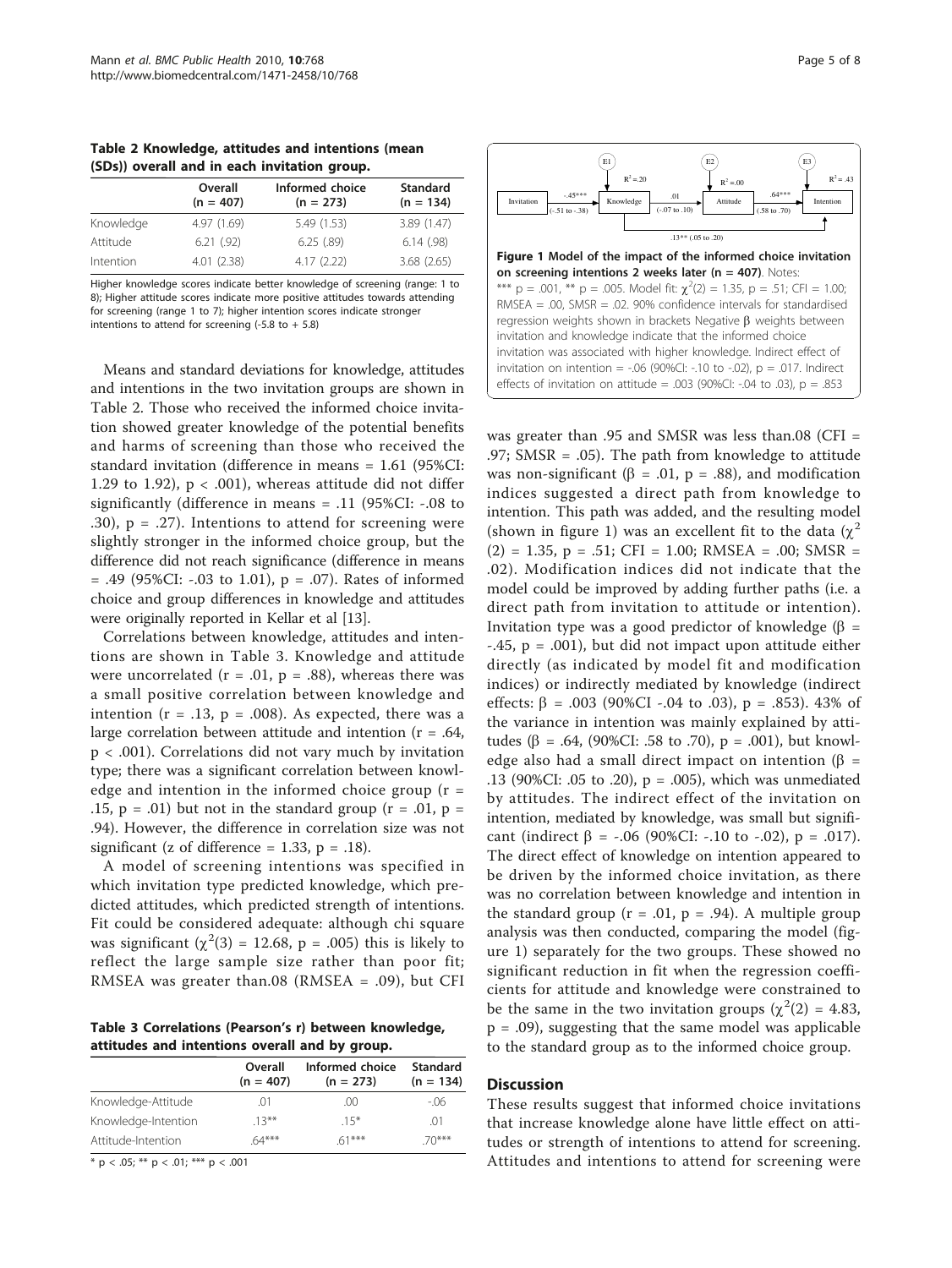strong regardless of invitation type. Invitation type had a small indirect effect on intention, mediated by knowledge, but attitudes towards screening were the main predictor of intention, and were unaffected by invitation type.

These results suggest that the informed choice invitation did not reduce strength of screening intentions because it did not result in more negative attitudes towards screening. Attitudes were the main predictor of screening intentions, mirroring findings in a recent meta-analysis [[12\]](#page-6-0). However, from the standpoint of the Theory of Planned Behaviour, an increase in knowledge would not necessarily be expected to produce a change in salient beliefs, partly because the recipient might not apply the information to their own specific case e.g. "knowing" that many people do not benefit from screening does not mean that I think I will not benefit from screening. Even if an increase in knowledge does produce changes in salient beliefs, these changes may not all be in the same direction i.e. an increase in knowledge could produce an increase or a decrease in attitude. Our findings are generally consistent with those of previous studies. A review by Fox [[27\]](#page-7-0) found few studies of informed choice materials in which changing knowledge resulted in changes in attitudes. Of nine trials of written information, eight assessed knowledge and four assessed attitudes. While five out of eight trials assessing knowledge showed increased knowledge, only one of those assessing attitudes showed any change in attitude (towards more negative screening attitudes [[28](#page-7-0)]). Concerns that facilitating informed choice will reduce screening uptake seem to be based upon the unfounded assumption that providing information changes behaviour. At best, information-based interventions have shown mixed effects on behaviour [[27,29,30](#page-7-0)]. We did find a small indirect effect of the informed choice invitation on intention, mediated by a positive effect of knowledge. It was not, however, large enough to translate into significant invitation group differences. Either the effect was a chance finding or it was a robust effect too small to be of applied value.

Using the same invitations, the DICISION trial found no differences in attendance for screening. Thus the present study adds to the growing body of evidence that providing information designed to facilitate informed choice is unlikely to have significant detrimental impacts upon behaviour. However, whilst the invitation may have increased knowledge sufficiently, it may have failed to facilitate choice. The present study reported positive attitudes and strong intentions to attend for screening. By contrast, in the DICISION trial, uptake of screening was lower, particularly in those with high levels of social deprivation. This suggests that screening attendance may have been driven more by practical barriers than by

cognitive differences. Such findings would indicate that participants did not accurately envisage the practical barriers they would face if actually invited for screening, rather than reflecting low motivation to attend. Saidi, Sutton and Bickler [[31\]](#page-7-0) found practical barriers were the most commonly reported reason for non-attendance in the unemployed. Most interventions designed to facilitate informed choices concentrate on increasing knowledge only. Future interventions need to consider how best to enable people to act in accordance with their intentions.

The potential benefits and harms of screening vary widely depending on condition screened for, which may influence the impacts of informed choice. As a result the generalisability of the findings to screening for other conditions is unknown. The harms that can arise from screening for diabetes are generally not considered serious [[32,33\]](#page-7-0) and were described in the invitations we used as comprising worry prior to an appointment and false reassurance following a "screen negative" test result. In contrast, undergoing other screening tests can entail physical harms that include disability and even death e.g. colonoscopy [[34\]](#page-7-0). Evidence of the impact of knowledge about such potential harms and the uncertain limited individual benefit of screening is mixed [[27,30\]](#page-7-0). It is important to study screening for different conditions, in order to find out whether it is valid to talk about the impacts of informed choice on screening uptake in general, or whether we should treat screening tests for different conditions separately.

If making informed choices does not change decisions at all, is there a benefit of investing resources in facilitating informed choice? Informed choice might not change decisions, but instead increase well-being or have other beneficial effects. Evidence suggests that better knowledge of screening reduces anxiety in those recalled for further testing [[35\]](#page-7-0); although diabetes screening does not seem to cause high levels of anxiety [[32\]](#page-7-0). More research into the cost-effectiveness of facilitating informed choice may be needed, but setting the threshold at which the costs of facilitating informed choice outweigh the benefits is a value judgement.

There are several limitations to this study. Although the present sample was at risk of diabetes because they were over 40, they were not necessarily representative of the highest risk individuals in this age group. Only people who visited town centres during normal office hours and would accept a home visit for follow up were included, and £5 incentive may have also added a selection bias. The lack of anonymity with verbally delivered questionnaires might encourage socially desirable responding, but use of neutral market researchers may reduce this effect, compared to, for example, a member of the study research team. The drawbacks of an analogue design must be acknowledged. We make the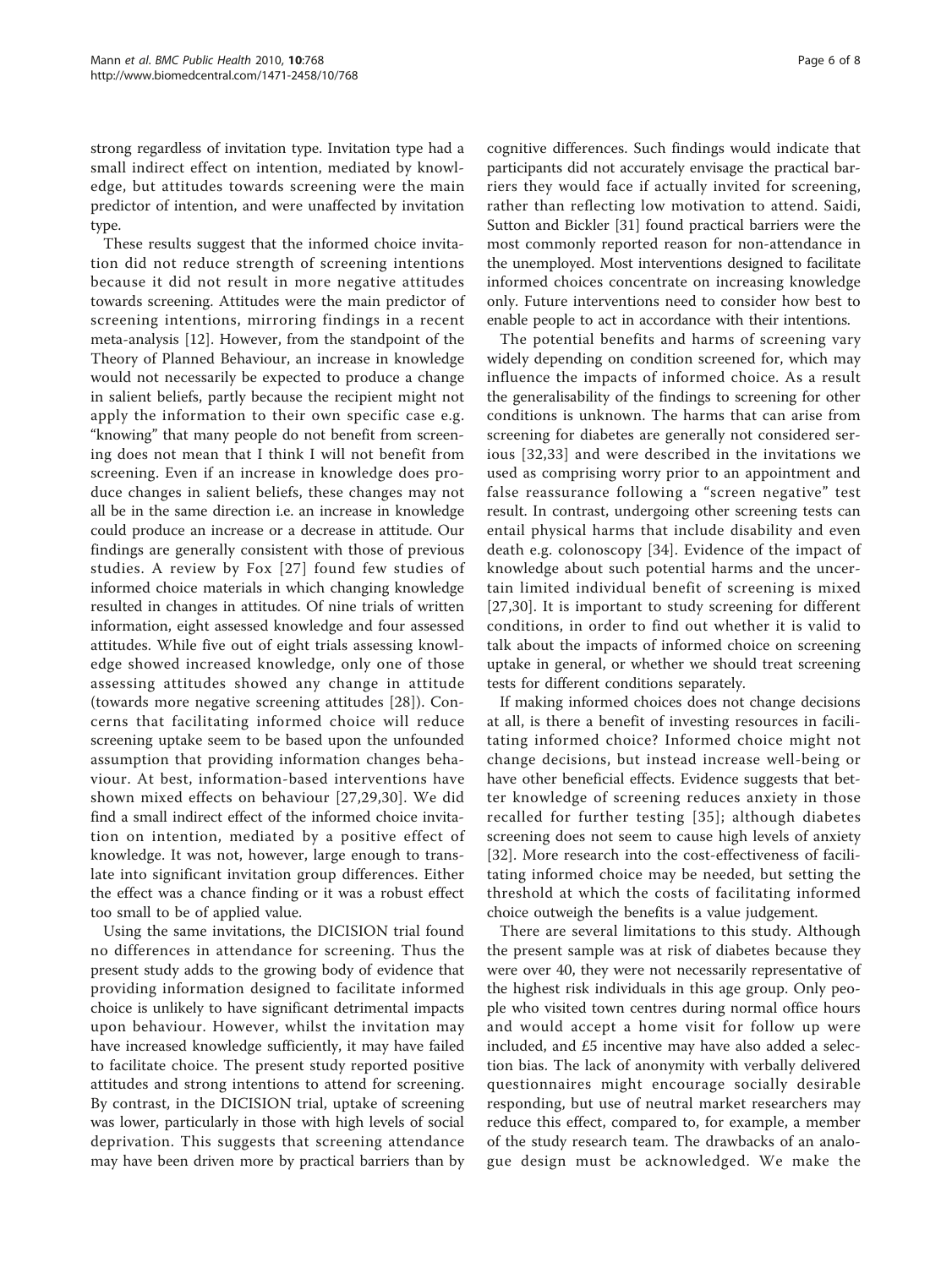<span id="page-6-0"></span>assumption that intentions obtained through imagining a hypothetical screening scenario are a good indication of actual attendance for screening. Although intentions are the best predictor of screening uptake overall [12], intentions to attend for screening were higher than actual uptake found in the clinical context of the main DICISION trial. Furthermore, we suggest an explanatory account of the DICISION trial findings because we test the same intervention materials, but the two studies are independent, using separate samples of participants, and therefore our conclusions are tentative pending verification in a clinical population. Finally, our conclusions are generalisable only to diabetes screening until further research indicates to what extent impacts of informed choice in screening are dependent upon the context.

## Conclusions

An invitation designed to facilitate informed choice that increased knowledge alone did not affect intentions, because it did not affect attitudes, the main predictor of intentions. Attitudes and intentions to attend for screening were strong regardless of information received. These findings add to a growing body of evidence showing that providing information about the potential benefits and harms of attending for screening will not reduce screening uptake and therefore does not conflict with maximising population health. However, facilitating informed choice may require interventions that bridge the intention-action gap in screening uptake, particularly among socially deprived groups.

## Additional material

[Additional file 1: T](http://www.biomedcentral.com/content/supplementary/1471-2458-10-768-S1.PDF)he standard invitation. The invitation received by participants in the control arm

[Additional file 2: T](http://www.biomedcentral.com/content/supplementary/1471-2458-10-768-S2.PDF)he informed choice invitation. The invitation received by participants in the intervention arm

[Additional file 3: M](http://www.biomedcentral.com/content/supplementary/1471-2458-10-768-S3.DOC)ultiple-choice diabetes screening knowledge questionnaire. The 8 items that comprise the multiple-choice diabetes screening knowledge questionnaire

#### Acknowledgements

We thank study participants and the staff at Bretton Medical Practice, Peterborough; Old Fletton Surgery, Peterborough; The Rookery Medical Centre, Newmarket; and Thorney Medical Practice, Peterborough; the nurses who conducted the screening clinics led by Marian Bosman; MRC Field Epidemiology team; Nicola Popplewell, Helen Morris, Kate Williams and Rachel Crockett for their contribution to the development of the study and the materials

#### Author details

<sup>1</sup>Psychology Department (at Guy's), Health Psychology Section, 5th Floor Bermondsey Wing, Guy's Campus, London SE1 9RT, UK. <sup>2</sup>Department of Public Health and Primary Care, University of Cambridge, Forvie Site, Robinson Way, Cambridge, CB2 0SR, UK. <sup>3</sup>Division of Primary Care and Public Health and Institute of Postgraduate Medicine, Brighton and Sussex Medical

School, Falmer, BN1 9PH, UK. <sup>4</sup>MRC Epidemiology Unit, Institute of Metabolic Science, Box 285, Addenbrooke's Hospital, Hills Road, Cambridge, CB2 0QQ, UK.

#### Authors' contributions

EM conducted statistical analysis and drafted the manuscript; IK is the study coordinator; MH provided statistical analysis support; TMM, ALK, SG and SS are Principal Investigators; TMM is the paper guarantor. All authors read and approved the final manuscript.

#### Competing interests

The authors declare that they have no competing interests.

#### Received: 6 July 2010 Accepted: 17 December 2010 Published: 17 December 2010

#### References

- 1. Raffle A, Gray J: Screening: Evidence and Practice Oxford, UK: Oxford University Press; 2007.
- 2. General Medical Council: Seeking Patients' Consent: The Ethical Considerations London: GMC: 1998.
- 3. National Screening Committee: 2nd Report of the UK National Screening Committee London, UK: The Stationary Office; 2000.
- 4. Department for Health: Health Act 2009 London, UK: The Stationary Office; 2009.
- 5. Bekker H, Thornton JG, Airey CM, Connelly JB, Hewison J, Robinson MB, Lilleyman J, MacIntosh M, Maule AJ, Michie S: [Informed decision making:](http://www.ncbi.nlm.nih.gov/pubmed/10350446?dopt=Abstract) [an annotated bibliography and systematic review.](http://www.ncbi.nlm.nih.gov/pubmed/10350446?dopt=Abstract) Health Technology Assessment 1999, 3(1):1-156.
- 6. Marteau TM, Dormandy E, Michie S: [A measure of informed choice.](http://www.ncbi.nlm.nih.gov/pubmed/11359540?dopt=Abstract) Health Expectations 2001, 4(2):99-108.
- 7. Marteau TM, Kinmonth AL: [Screening for cardiovascular disease: public](http://www.ncbi.nlm.nih.gov/pubmed/12114238?dopt=Abstract) [health imperative or matter for informed choice.](http://www.ncbi.nlm.nih.gov/pubmed/12114238?dopt=Abstract) British Medical Journal 2002, 325:78-80.
- 8. Norris S, Kansagara D, Bougatsos C, Fu R: [Screening adults for type 2](http://www.ncbi.nlm.nih.gov/pubmed/18519931?dopt=Abstract) [diabetes: a review of the evidence for the US Preventive Services Task](http://www.ncbi.nlm.nih.gov/pubmed/18519931?dopt=Abstract) [Force.](http://www.ncbi.nlm.nih.gov/pubmed/18519931?dopt=Abstract) Annals of Internal Medicine 2008, 148(11):855-868.
- 9. Wareham NJ, Griffin SJ: [Should we screen for type 2 diabetes? Evaluation](http://www.ncbi.nlm.nih.gov/pubmed/11312236?dopt=Abstract) [against National Screening Committee.](http://www.ncbi.nlm.nih.gov/pubmed/11312236?dopt=Abstract) British Medical Journal 2001, 322:986-988.
- 10. Sargeant LA, Simmons RK, Barling RS, Butler R, Williams KM, Prevost AT, Kinmonth AL, Wareham NJ, Griffin SJ: [Who attends a UK diabetes](http://www.ncbi.nlm.nih.gov/pubmed/20722672?dopt=Abstract) [screening programme? Findings from the ADDITION Cambridge study.](http://www.ncbi.nlm.nih.gov/pubmed/20722672?dopt=Abstract) Diabetic Medicine 27(9):995-1003.
- 11. Ajzen I: The theory of planned behavior. Organizational Behavior and Human Decision Processes 1991, 50(2):179-211.
- 12. Cooke R, French D: How well do the theory of reasoned action and theory of planned behaviour predict intentions and attendance at screening programmes? A meta-analysis. Psychology & Health 2008, 23(7):745-765.
- 13. Kellar I, Sutton S, Griffin SJ, Prevost AT, Kinmonth AL, Marteau T: [Evaluation](http://www.ncbi.nlm.nih.gov/pubmed/18513916?dopt=Abstract) [of an informed choice invitation for type 2 diabetes screening.](http://www.ncbi.nlm.nih.gov/pubmed/18513916?dopt=Abstract) Patient Education and Counseling 2008, 72:232-238.
- 14. Mann E, Prevost AT, Griffin SJ, Kellar I, Sutton S, Parker M, Sanderson S, Kinmonth AL, Marteau TM: [Trial Protocol: DICISION: Standard versus](http://www.ncbi.nlm.nih.gov/pubmed/19121216?dopt=Abstract) [informed choice invitations: balancing public health benefits and](http://www.ncbi.nlm.nih.gov/pubmed/19121216?dopt=Abstract) [individual choice.](http://www.ncbi.nlm.nih.gov/pubmed/19121216?dopt=Abstract) BMC: Public Health 2009, 9(63):1-12.
- 15. Marteau TM, Mann E, Prevost AT, Vasconcelos J, Kellar I, Sanderson S, Parker M, Griffin SJ, Sutton S, Kinmonth AL: [Impact of an informed choice](http://www.ncbi.nlm.nih.gov/pubmed/20466791?dopt=Abstract) [invitation on uptake of screening for diabetes in primary care](http://www.ncbi.nlm.nih.gov/pubmed/20466791?dopt=Abstract) [\(DICISION\): a randomised trial.](http://www.ncbi.nlm.nih.gov/pubmed/20466791?dopt=Abstract) British Medical Journal 2010, 340:c2138.
- 16. Frankel S, Smith G, Donovan J, Neal D: Screening for prostate cancer. The Lancet 2003, 361(9363):1122-1128.
- 17. Mathieu E, Barratt A, Davey HM, McGeechan K, Howard K, Houssami N: [Informed Choice in Mammography Screening: A Randomized Trial of a](http://www.ncbi.nlm.nih.gov/pubmed/17954796?dopt=Abstract) [Decision Aid for 70-Year-Old Women.](http://www.ncbi.nlm.nih.gov/pubmed/17954796?dopt=Abstract) Archives of Internal Medicine 2007, 167(19):2039-2046.
- 18. Trevena LJ, Irwig L, Barratt A: [Randomized trial of a self-administered](http://www.ncbi.nlm.nih.gov/pubmed/18573775?dopt=Abstract) [decision aid for colorectal cancer screening.](http://www.ncbi.nlm.nih.gov/pubmed/18573775?dopt=Abstract) Journal of Medical Screening 2008, 15(2):76-82.